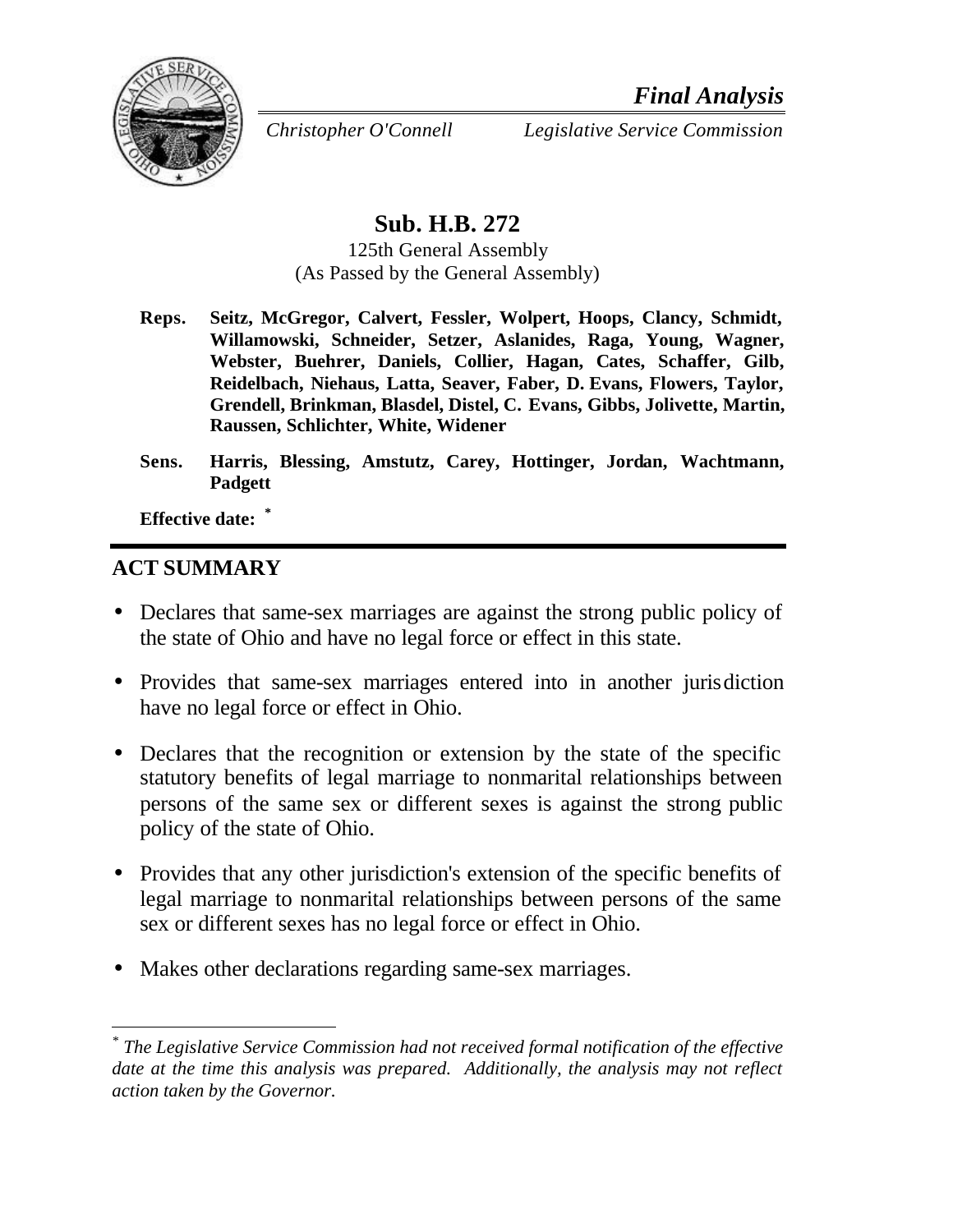### **CONTENT AND OPERATION**

#### *Marriage law*

#### (R.C. 3101.01 and 3105.12)

Under continuing Ohio law, males of the age of 18 years, and females of the age of 16 years, not nearer of kin than second cousins, and not having a husband or wife living, may be joined in marriage.

The act specifically provides that a marriage may only be entered into by one man and one woman.

The act declares that any marriage between persons of the same sex ("samesex marriage") is against the strong public policy of the state of Ohio. It states that any same-sex marriage has no legal force or effect in Ohio and, if attempted to be entered into in Ohio, is void ab initio and is not to be recognized by the state.<sup>1</sup> The act further provides that any same-sex marriage entered into in any other jurisdiction is to be treated in all respects as having no legal force or effect in Ohio and is not to be recognized by this state.

The recognition or extension by the state of the specific statutory benefits of a legal marriage to nonmarital relationships between persons of the same sex or different sexes is also declared to be against the strong public policy of the state. The act specifies that any public act, record, or judicial proceeding of this state that extends the specific statutory benefits of legal marriage to nonmarital relationships between persons of the same sex or different sexes is void ab initio. For purposes of this provision, "state" means the state of Ohio, including the General Assembly, the Supreme Court, the offices of all elected state officers, and all departments, boards, offices, commissions, agencies, institutions, and other instrumentalities of the state of Ohio. "State" does not include political subdivisions.

This provision does not, however, prohibit the extension of specific benefits otherwise enjoyed by all persons, married or unmarried, to nonmarital relationships between persons of the same sex or different sexes, including the extension of benefits conferred by a statute *not expressly limited to married persons*, which includes but is not limited to benefits available under the Public

l

*<sup>1</sup>* Void ab initio *means null from the beginning, as from the first moment when a contract is entered into. A contract is void ab initio if it seriously offends law or public policy, in contrast to a contract that is merely voidable at the election of one party to the contract.*  Black's Law Dictionary*, 7th ed. 1999.*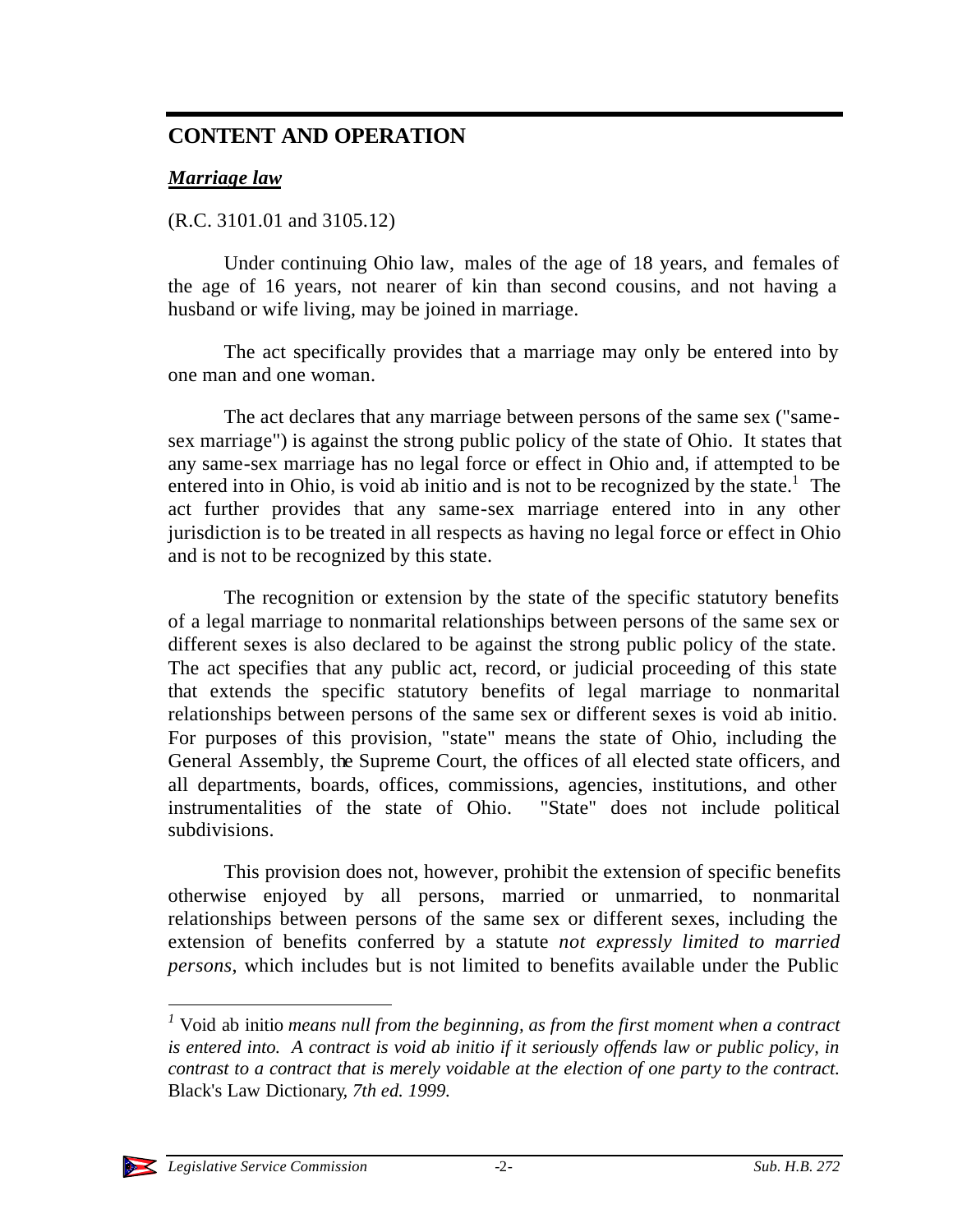Employees' Collective Bargaining Law (R.C. Chapter 4117.). This provision also does not affect the validity of private agreements that are otherwise valid under Ohio law.

Under the act, any public act, record, or judicial proceeding of any other state, country, or other jurisdiction outside this state that extends the specific benefits of legal marriage to nonmarital relationships between persons of the same sex or different sexes has no legal force or effect in Ohio and is not recognized by the state.

Lastly, the act provides that a common law marriage occurring in another state or nation that recognizes the validity of common law marriages continues to be valid in this state, provided that it is not otherwise deemed invalid under the act.

### *Intent clause*

(Section 3)

The act specifies that the General Assembly:

(1) Declares and reaffirms the state of Ohio's historical commitment to the institution of marriage as a union between a man and a woman as husband and wife;

(2) Declares its intent to define marriage and clarify that relationships that are intended as substitutes for marriage (see **COMMENT**) will not be recognized in Ohio;

(3) Declares its intent not to prohibit the extension of specific benefits otherwise enjoyed by all persons to relationships between persons of the same sex or different sexes;

(4) Declares its intent not to make substantive changes in the law of this state that is in effect on the day prior to the act's effective date with respect to the validity of marriages heretofore occurring within Ohio.

## **COMMENT**

The act references Vt. Stat. Ann. tit. 15, § 1202, which prescribes the requirements for a valid civil union in Vermont, as follows:

> For a civil union to be established in Vermont, it shall be necessary that the parties to a civil union satisfy all of the following criteria: